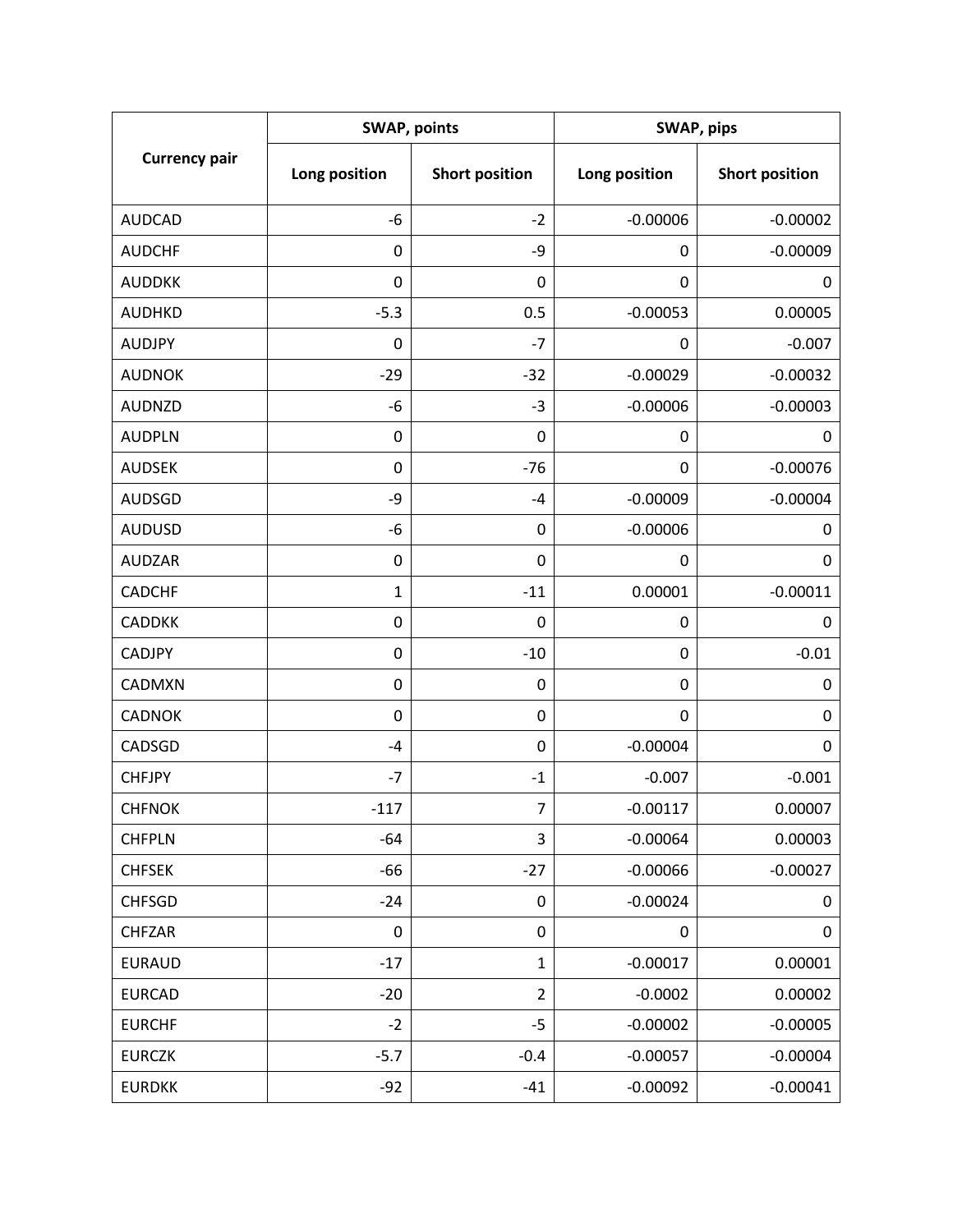| <b>EURGBP</b> | $-10$        | 0              | $-0.0001$  | 0          |
|---------------|--------------|----------------|------------|------------|
| <b>EURHKD</b> | $-206$       | 8              | $-0.00206$ | 0.00008    |
| <b>EURHUF</b> | $-37$        | $-18$          | $-0.037$   | $-0.018$   |
| <b>EURILS</b> | $-42$        | $-19$          | $-0.00042$ | $-0.00019$ |
| <b>EURJPY</b> | -6           | $-3$           | $-0.006$   | $-0.003$   |
| <b>EURMXN</b> | $-1042$      | 176            | $-0.01042$ | 0.00176    |
| <b>EURNOK</b> | $-115$       | 5              | $-0.00115$ | 0.00005    |
| <b>EURNZD</b> | $-21$        | $\overline{2}$ | $-0.00021$ | 0.00002    |
| <b>EURPLN</b> | $-65$        | $\overline{2}$ | $-0.00065$ | 0.00002    |
| <b>EURRUB</b> | $-3125$      | 553            | $-0.03125$ | 0.00553    |
| <b>EURSEK</b> | $-56$        | $-44$          | $-0.00056$ | $-0.00044$ |
| <b>EURSGD</b> | $-24$        | $-1$           | $-0.00024$ | $-0.00001$ |
| <b>EURTRY</b> | $-795$       | 156            | $-0.00795$ | 0.00156    |
| <b>EURUSD</b> | $-18$        | $\overline{2}$ | $-0.00018$ | 0.00002    |
| <b>EURZAR</b> | $-620$       | 118            | $-0.0062$  | 0.00118    |
| <b>GBPAUD</b> | -9           | $-2$           | $-0.00009$ | $-0.00002$ |
| <b>GBPCAD</b> | $-13$        | 0              | $-0.00013$ | 0          |
| <b>GBPCHF</b> | $\mathbf{1}$ | $-12$          | 0.00001    | $-0.00012$ |
| <b>GBPDKK</b> | $-58$        | $-88$          | $-0.00058$ | $-0.00088$ |
| <b>GBPJPY</b> | $\pmb{0}$    | -9             | 0          | $-0.009$   |
| <b>GBPNOK</b> | $-70$        | $-31$          | $-0.0007$  | $-0.00031$ |
| <b>GBPNZD</b> | $-13$        | $-1$           | $-0.00013$ | $-0.00001$ |
| <b>GBPPLN</b> | $-47$        | $-15$          | $-0.00047$ | $-0.00015$ |
| <b>GBPSEK</b> | $-21$        | $-109$         | $-0.00021$ | $-0.00109$ |
| <b>GBPSGD</b> | $-18$        | $-2$           | $-0.00018$ | $-0.00002$ |
| <b>GBPTRY</b> | $-834$       | 171            | $-0.00834$ | 0.00171    |
| <b>GBPUSD</b> | $-13$        | $\mathbf{1}$   | $-0.00013$ | 0.00001    |
| <b>GBPZAR</b> | $-597$       | 109            | $-0.00597$ | 0.00109    |
| <b>HKDJPY</b> | $\pmb{0}$    | $-4$           | 0          | $-0.00004$ |
| <b>MXNJPY</b> | $\pmb{0}$    | 0              | 0          | 0          |
| <b>NOKJPY</b> | $\pmb{0}$    | $-2$           | 0          | $-0.00002$ |
| <b>NOKSEK</b> | $-1$         | $-15$          | $-0.00001$ | $-0.00015$ |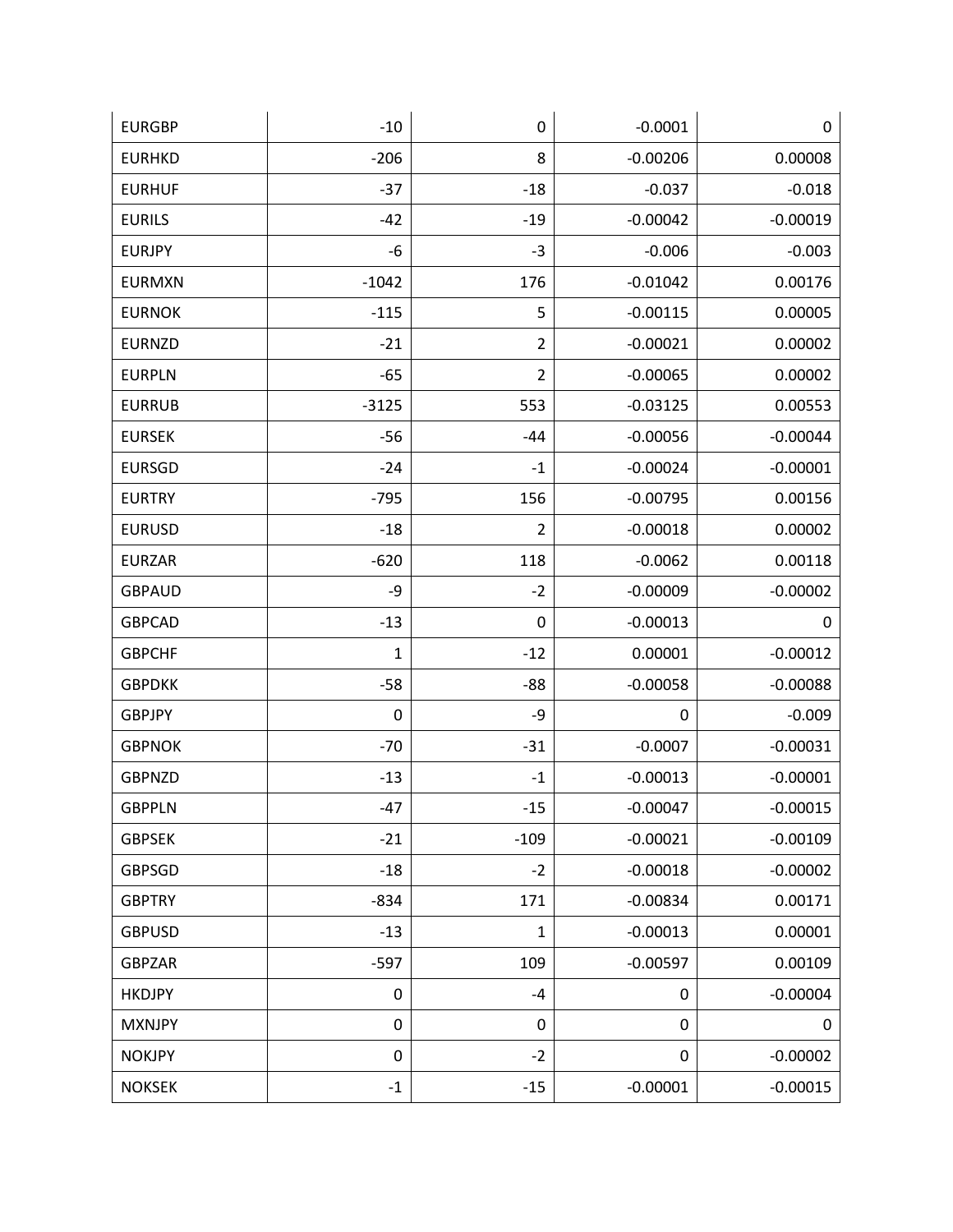| <b>NZDCAD</b> | $-5$           | $-4$           | $-0.00005$       | $-0.00004$ |
|---------------|----------------|----------------|------------------|------------|
| <b>NZDCHF</b> | $\mathbf 1$    | -9             | 0.00001          | $-0.00009$ |
| <b>NZDJPY</b> | $\pmb{0}$      | -8             | 0                | $-0.008$   |
| <b>NZDSEK</b> | $\mathbf 0$    | 0              | 0                | 0          |
| <b>NZDSGD</b> | -8             | $-5$           | $-0.00008$       | $-0.00005$ |
| <b>NZDUSD</b> | -6             | 0              | $-0.00006$       | 0          |
| PLNJPY        | $\pmb{0}$      | 0              | 0                | 0          |
| SGDJPY        | $\pmb{0}$      | $-12$          | $\boldsymbol{0}$ | $-0.012$   |
| <b>TRYJPY</b> | $\pmb{0}$      | $-22$          | $\boldsymbol{0}$ | $-0.022$   |
| <b>USDCAD</b> | $\pmb{0}$      | $-10$          | 0                | $-0.0001$  |
| <b>USDCHF</b> | $\overline{2}$ | $-18$          | 0.00002          | $-0.00018$ |
| <b>USDCNH</b> | $-51$          | $-33$          | $-0.00051$       | $-0.00033$ |
| <b>USDCZK</b> | $-2.1$         | $-3.2$         | $-0.00021$       | $-0.00032$ |
| <b>USDDKK</b> | $\mathbf{1}$   | $-120$         | 0.00001          | $-0.0012$  |
| <b>USDHKD</b> | -8             | $-7$           | $-0.00008$       | $-0.00007$ |
| <b>USDHUF</b> | $-16$          | $-52$          | $-0.016$         | $-0.052$   |
| <b>USDILS</b> | $\overline{2}$ | $-63$          | 0.00002          | $-0.00063$ |
| <b>USDJPY</b> | $\overline{2}$ | $-16$          | 0.002            | $-0.016$   |
| <b>USDMXN</b> | $-674$         | 95             | $-0.00674$       | 0.00095    |
| <b>USDNOK</b> | 3              | $-91$          | 0.00003          | $-0.00091$ |
| <b>USDPLN</b> | -8             | $-41$          | $-0.00008$       | $-0.00041$ |
| <b>USDRON</b> | 0              | 0              | 0                | 0          |
| <b>USDRUB</b> | $-1929$        | 285            | $-0.01929$       | 0.00285    |
| <b>USDSEK</b> | 18             | $-159$         | 0.00018          | $-0.00159$ |
| <b>USDSGD</b> | $-4$           | $-12$          | $-0.00004$       | $-0.00012$ |
| <b>USDTHB</b> | $-17$          | $-19$          | $-0.017$         | $-0.019$   |
| <b>USDTRY</b> | $-726$         | 102            | $-0.00726$       | 0.00102    |
| <b>USDZAR</b> | $-366$         | 56             | $-0.00366$       | 0.00056    |
| <b>XAGUSD</b> | $-3$           | 0              | $-0.00003$       | 0          |
| XAUUSD        | $-191$         | $\overline{2}$ | $-0.191$         | 0.002      |
| <b>XPDUSD</b> | $-265$         | $-559$         | $-0.265$         | $-0.559$   |
| <b>XPTUSD</b> | $-190$         | $\mathbf{1}$   | $-0.19$          | 0.001      |